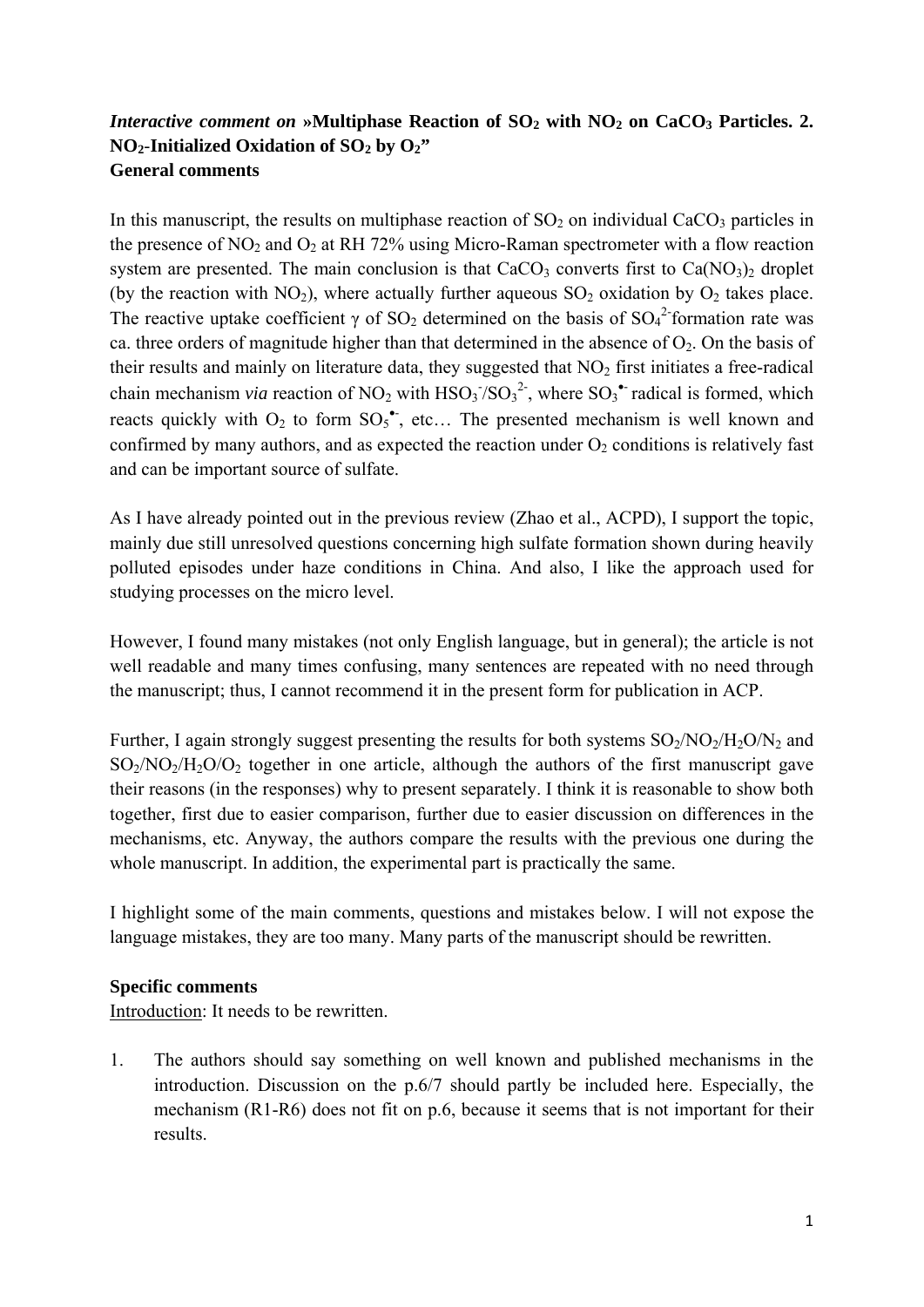2. P. 2, line 39 and p. 8, line 243: Dissolution/absorption of  $SO_2$  in aqueous solution results in total dissolved S(IV), i.e. three species  $\underline{SO_2x \ H_2O, HSO_3}$  and  $SO_3^2$ , which are in equilibrium; which species will prevail <u>depends on pH</u>! So,  $H_2SO_3 (2H^+ + SO_3^2)$  are the same species as you have already written. In addition, it is not "rapid interconversion" between the species.

## Experimental:

- 3. RH is not mentioned in the experimental part, only in figure captions (RH 72%) and Table 1 (RH 82%). Is this fine or wrong?
- 4. Can you say something on pH of the formed aqueous layer of  $Ca(NO<sub>3</sub>)<sub>2</sub>$ ? If you know the pH you can say something more on mechanism; i.e. if it is above 6, than  $SO_3^2$ species are the main species which are involved.

Results and discussion:

- 5. If you once define that you have a system  $NO<sub>2</sub>/H<sub>2</sub>O/O<sub>2</sub>$ , where  $O<sub>2</sub>$  is from synthetic air, there is no need to repeat "in synthetic air" throughout the manuscript.
- 6. Paragraph 3.2 An explanation on increasing concentration of  $NO_3^-$  during the reaction is ̶ needed.
- 7. P.5, line 146: The reactive uptake coefficient  $\gamma$  of SO<sub>2</sub> was determined at three different O2 concentrations, and not in the range 5-86%.
- 8. P. 5, line 147: I can see that the increase in the reactive uptake coefficient  $\gamma$  of SO<sub>2</sub> is ca. three orders (and not two to three) of magnitude higher than that determined in the absence of  $O<sub>2</sub>$ .
- 9. In the second paragraph of 3.3 you compare your results with the literature. Of course, that your results are different than that from Lee and Swartz (1983), due to many reasons, but probably the most important is their different approach. You can probably make some comparisons of your reaction rates with the rates got for the gas mixture SO2/NO2/air introduced into aqueous solution (Turšič et al., 2001).
- 10. The mechanism shown on p.6 (from line 172 to 189) should be deleted here and just mentioned in the introduction. It is not important for the discussion, but can be written in one sentence why this mechanism is not possible.
- 11. Check the reactions in the text and in the Table 2 (see R7-R8 in the text and those in the Table, R8–R10, R8a, R8b)! Anyway, it is no need to repeat; all important reactions in the Table are enough.

If you know the pH, you can write the reaction with only one species,  $HSO_3$  or  $SO_3^2$ .